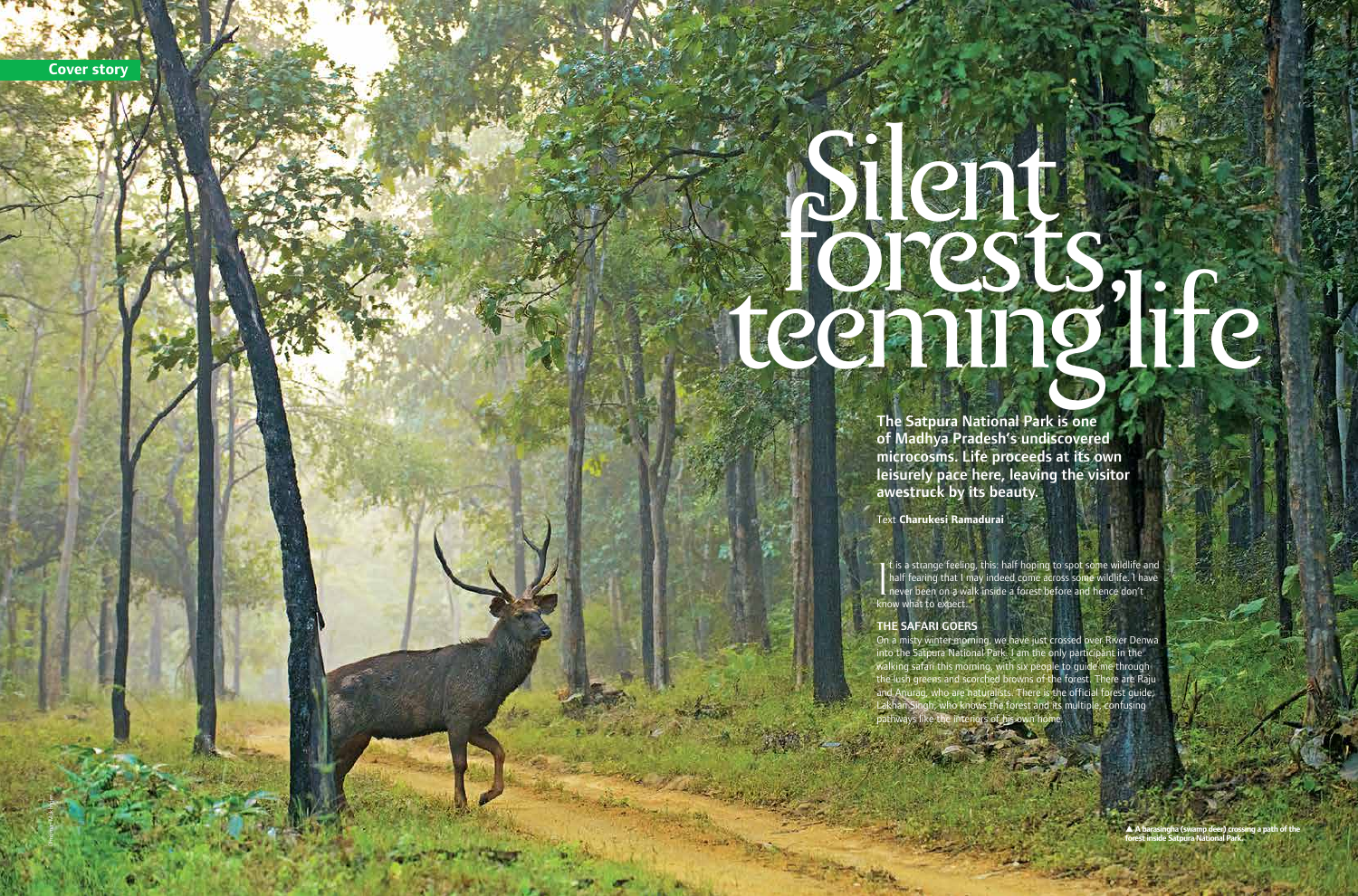

A Above: A jeep safari is one of the best ways to explore Satpura National Park. **Below: A kingfisher spotted in this birder's paradise.**

And, most importantly, there is Lakhan Singh's lackey; nobody seems to know his name, and, in turn, he doesn't open his mouth for the next three hours. He is important because he is carrying the bugle meant to (hopefully) scare away the animals that get too close for comfort. I look around nervously, thinking of all the fauna hiding in the shrubbery, watching this strange procession of humans. "Don't worry, we have never had to use the bugle even once," says Lakhan Singh reassuringly.



Oh great—so we don't even know if this sound is enough to repel a bear on the prowl or a bison in a temper.

## POETRY IN THE LEAVES

In any case, it turns out that my fears are unfounded. For the first hour of our walk, the forest is absolutely still, slowly stirring to life. We make our way past dry grass, thorny plants and uneven mud paths into thickets where the sunlight is muted. All around us are the towering sal trees, typical to this part of central India, and masses of teak trees. And then there are the palash trees, whose flowers (flame of the forest) paint the entire forest a rich shade of red in summer.

At this time, it is impossible to not recall poet Bhavani Prasad Mishra's ode, where he describes these dense forests as languid, almost drowsy:

*Satpura ke ghane jungal, Neend me doobe huey se…*

Lakhan stops to point out interesting trees and plants; there are over 1,200 species in this forest, many of whom have great medicinal value. My guides say that locals once knew just the right herb to treat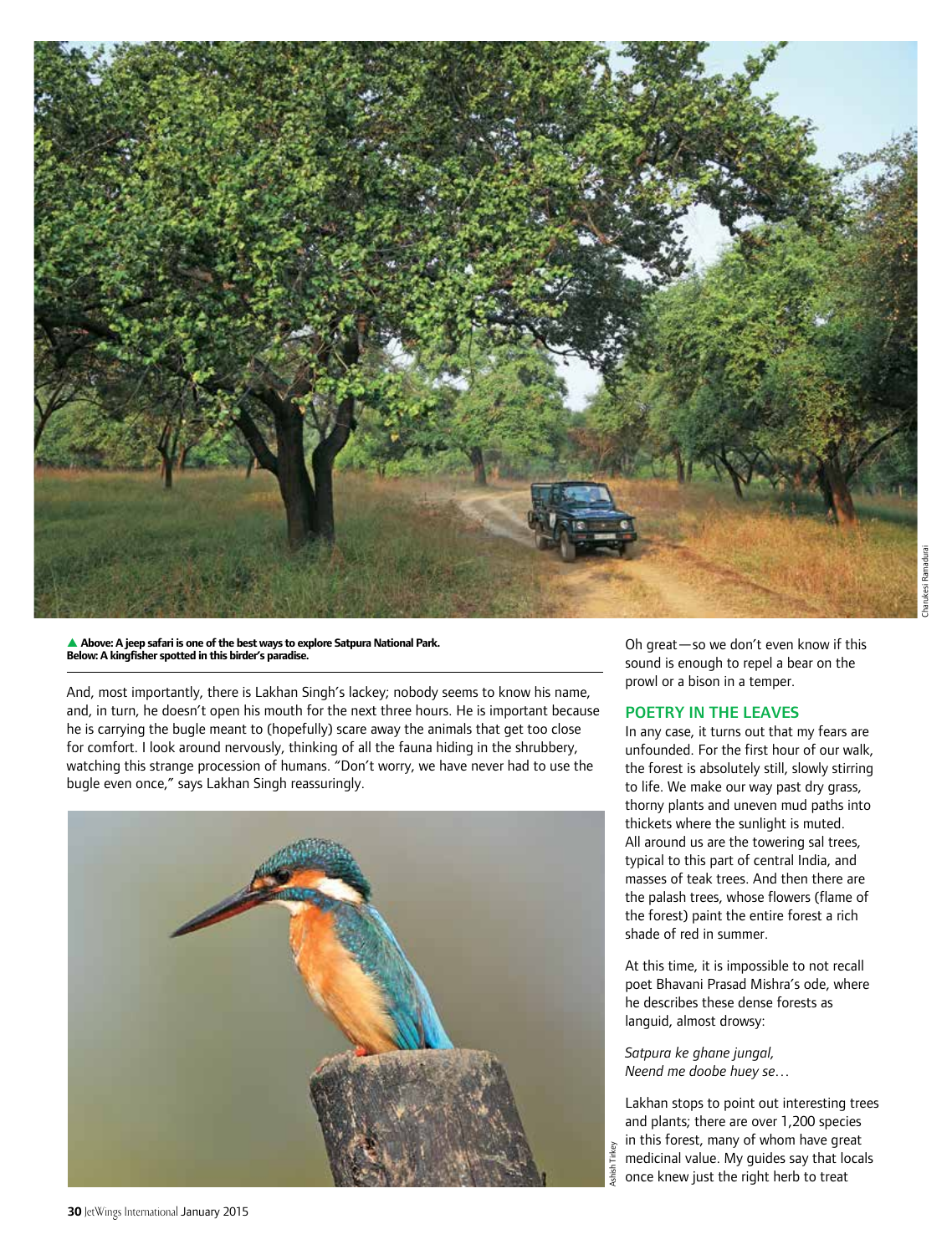

Satpura is still an undiscovered gem. So far, it is off the beaten 'tiger trail' for most travellers, giving serious wildlife and birding enthusiasts enough time and space to explore its rich biodiversity.

t **Clockwise from left: Spotted deer are found in abundance inside the Satpura forest; Satpura National Park is one of the preferred habitats of the sloth bear; A crocodile basks on an island in the midst of the Denwa; Satpura is hilly enough to be prime leopard country.**



Ashish Tirkey

Pugdundee Safaris

every ailment; from minor indigestion to severe injuries, the forest served them well.

So I learn that the milk that comes out of akona works wonders for swollen joints when rubbed with warm mustard oil. And that van tambaku (a variety of tobacco) is the perfect antidote for dog bites. We walk past harra and bahera plants, whose extracts go into popular ayurvedic health potions; mahua trees, whose flowers are used to make local liquor; and, unexpectedly, clusters of lavender blossoms.

And then came our first wildlife sighting—a sloth bear digging for food (predominantly ants and termites). Initially, we see only a bent back, till he suddenly looks up on hearing our muffled voices and scampers away into the bushes. We amble on, catching glimpses of giant spiders spinning gossamer webs and wild boars that rush past in a great hurry, as if running late for a breakfast appointment.

Later on, after our own quick breakfast, we walk by the riverbank to watch chitals drink water, keeping a wary eye out for crocodiles. When the sun comes up in full force, we return to the resort, after an exhilarating three hours in the forest.

## EXPLORING THE WILD

Unlike the more popular national parks of Kanha and Bandhavgarh, Satpura is still an undiscovered gem. Apart from the numerous varieties of deer, gaur (Indian bison), wild dogs and jackals, sightings of sloth bears and leopards are common here.

So far, it is off the beaten 'tiger trail' for most travellers, giving serious wildlife and birding enthusiasts enough time and space to explore its rich biodiversity.

This also means that unlike some of the other tiger destinations, Satpura is not littered with hotels and resorts. Of the handful of luxury options, the Denwa Backwater Resort has an idyllic location, right by the river. The jetty is just a few minutes away, and so it is that we head for a boat safari one evening.

In the complete stillness of the water, the only sounds are from avian life: cormorants on top of dead tree branches, Whitethroated Kingfishers fishing for their supper, Red-wattled Lapwings basking in the mellow evening sunshine, Wooly-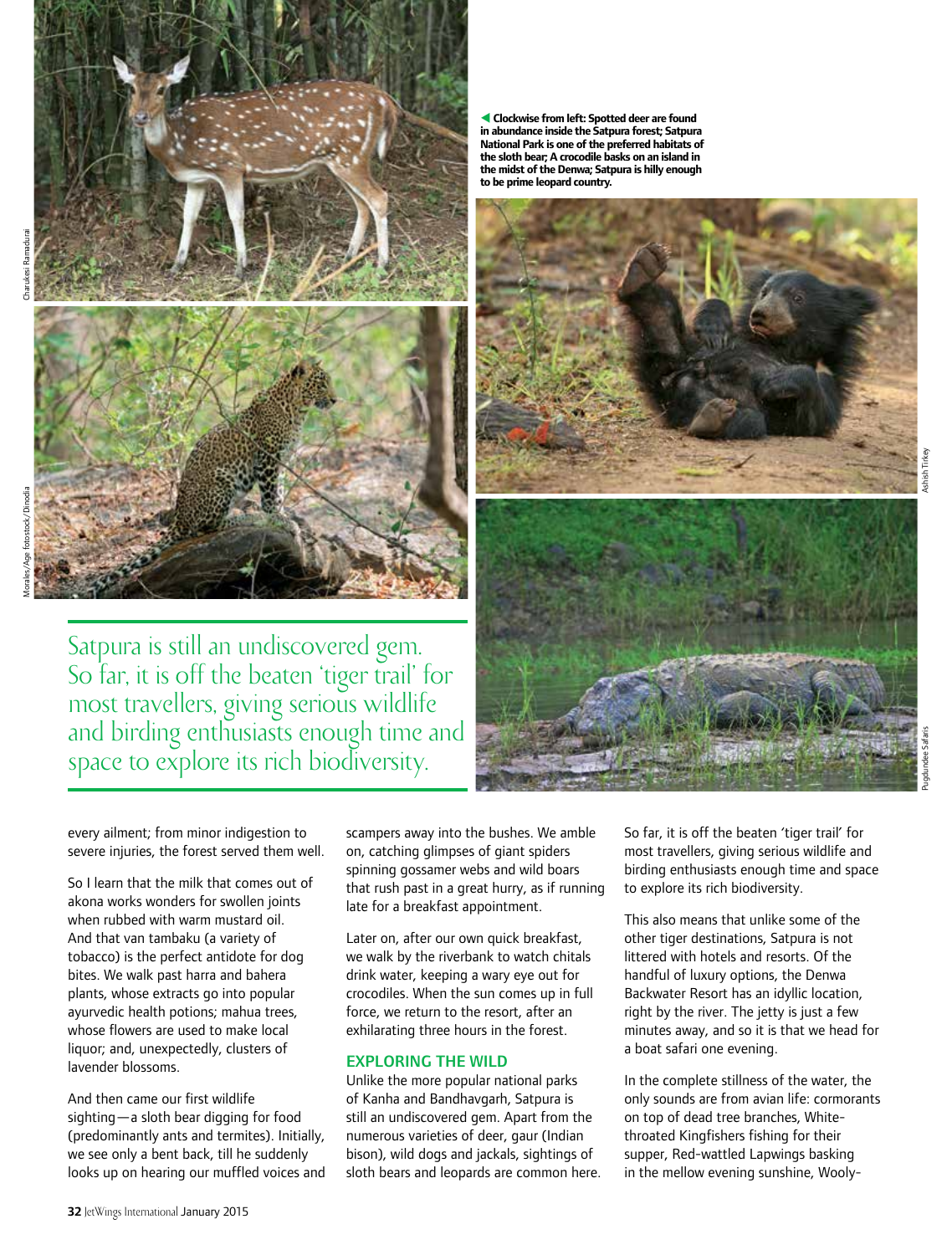

necked Storks building a nest for their young, and Indian vultures circling high above.

After the boat safari, Raju is in a mad rush to get me back to my room. I cannot afford to miss the spectacular sunset, he insists. And so, from the verandah of my tree house, I watch the Denwa turn a molten golden, as fishing boats make their tired way home. Although many of the cottages directly face the river, my room in the tree house commands expansive views, all the way to the boundaries of the national park across the water.

Satpura National Park gets its name from the surrounding Satpura hills, contiguous with the more famous hills of Pachmarhi. The park itself is reached only by boat—a 5-minute ride across the Denwa. I go into the forest a couple of times on a jeep safari. On these drives, we spot groups of langurs, gaurs, chitals, sambar deer and four-horned antelopes.

Our guide, well-trained and sharpeyed, points out a Malabar Giant Squirrel, endemic to this region and now endangered. Its tail, golden brown and bushy, measures nearly 2 ft in length. I get a glimpse of more sloth bears, this time a mother and cub walking together. There are several alarm calls from the deer and the monkeys, indicating the presence of predators. We stop and wait patiently

▲ Clockwise from above: A spectacular sunset on River **Denwa; Varied species of deer are found in this forest; A Lesser Racket-tailed Drongo perches on a tree branch in the Satpura National Park.**

each time but no leopard or tiger emerges during our forest drives.

Every other activity, however, pales in comparison to the thrill of the night safari I go on. The light fades early at this time of the year, leading us to drive in pitch darkness. The night safari is in the buffer zone of the forest, which feels just as dense and untamed. As always, an official forest guard accompanies us, standing in the jeep with a powerful flashlight. The